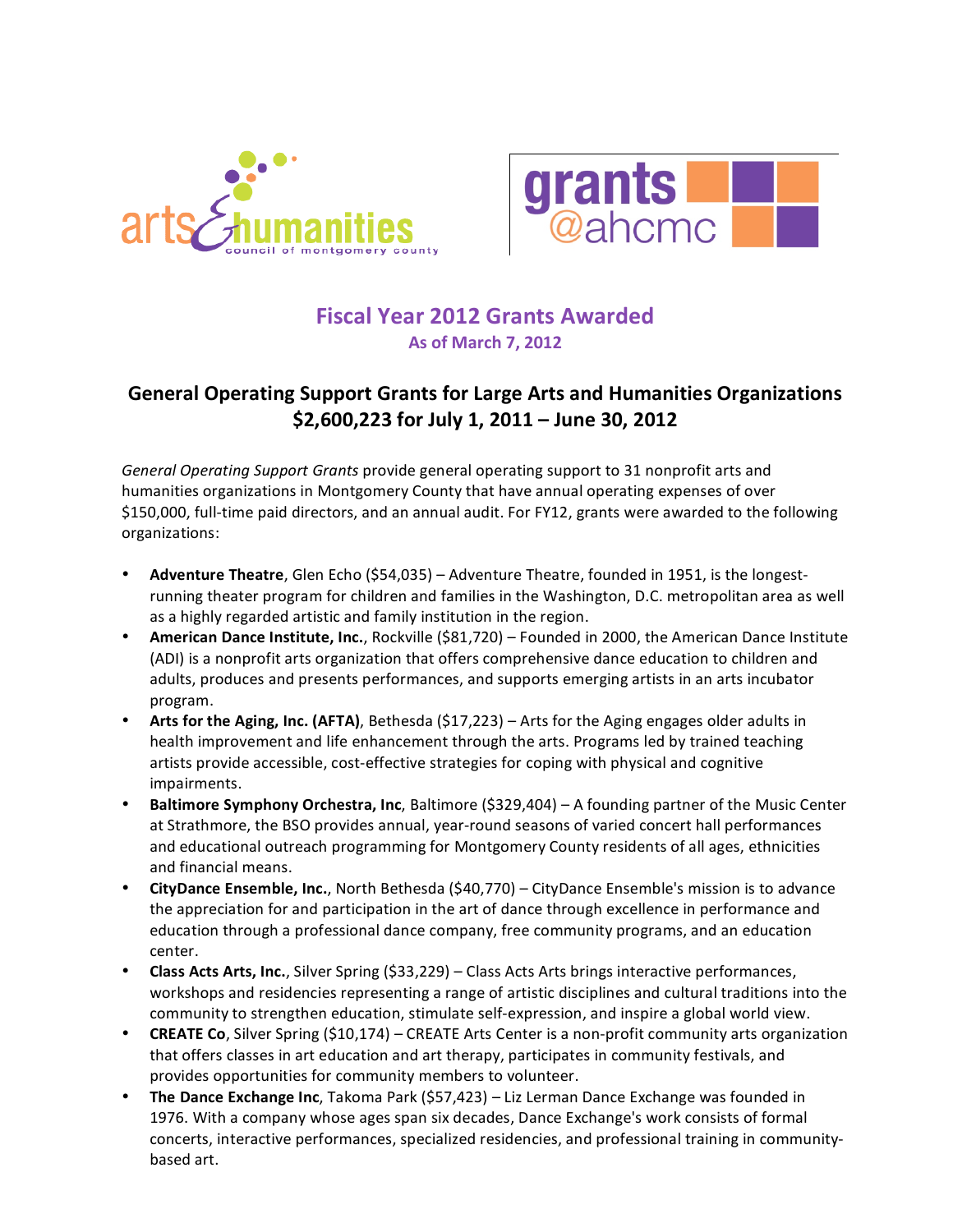- **Friends of the Library, Montgomery County, Inc.**, Rockville (\$37,955) Friends of the Library, Montgomery County, is a not‐for‐profit membership organization dedicated to enhancing Montgomery County Public Libraries through fundraising, advocacy, programs, and new initiatives.
- **Germantown Cultural Arts Center, Inc.
d.b.a BlackRock Center for the Arts**, Germantown (\$54,459) – BlackRock is a multidisciplinary arts center providing music, dance and theater performances; education programs; and gallery exhibits. BlackRock houses two indoor theaters, an outdoor stage, two dance studios, an art gallery, and four classrooms.
- **Glen Echo Park Partnership for Arts and Culture**, Glen Echo (\$88,308) The Partnership sponsors arts classes, dances, exhibitions, concerts, festivals, and events at Glen Echo Park as well as maintaining and managingthe Park's historic facilities and providing services to resident arts organizations and artists.
- **Imagination Stage, Inc.**, Bethesda (\$216,639) Imagination Stage presents innovative youth programming and a safe haven to explore creatively. Reaching 100,000 children and families through theatre productions and creative classes, Imagination Stage open hearts, inspires minds and ignites imaginations.
- **Jewish Community Center of Greater Washington**, Rockville (\$46,621) The Arts and Culture Division coordinates the JCC's performance and arts education programs. The Division helps to fulfill the Center's mission by building community through opportunities for creative expression and Jewish culture.
- **The Selma M. Levine School of Music**, Washington (\$85,130) Levine School of Music, the DC region's preeminent center for music education, is a welcoming community where children and adults find lifelong inspiration and joy through learning, performing, listening to, and participating with others in music.
- **Lumina Studio Theatre, Inc**, Silver Spring (\$13,941) Lumina Studio Theatre is a production company that provides unique opportunities for young and adult actors of all levels of experience to perform classic‐primarily Shakespeare‐theatre in a professional setting.
- **Maryland Classic Youth Orchestras, Inc.**, N. Bethesda (\$21,640) Founded in 1946, MCYO is the oldest, largest & most well‐regarded youth orchestra program in this region. Residing at the Music Center at Strathmore, MCYO provides training & performance opportunities for over 450 students aged 8‐18 in 9 ensembles.
- **Maryland Youth Ballet**, Silver Spring (\$72,367) MYB is a 40‐year old ballet training institution dedicated to preparing young dancers for a career in the performing arts. MYB also offers classes to adults of all ages and levels and provides the area with professional quality ballet productions.
- **Metropolitan Ballet Theatre, Inc.**, Rockville (\$17,775) Founded in 1989, Metropolitan Ballet Theatre (MBT) provides professional quality dance training and professional performing opportunities to all who are interested, regardless of body size, technical ability, physical limitations, or future goals.
- **Montgomery Community Television, Inc.**, Rockville (\$138,367) Montgomery Community Media (MCM) operates two public access cable channels ‐ The Montgomery Channel and Access.19 ‐ and is the only independent, nonprofit in the County encouraging residents to create programs communicating their personal vision.
- **Montgomery County Historical Society**, Rockville (\$18,196) MCHS recognizes the vital role history plays in creating the cultural and social fabric of a community. MCHS seeks to reflect the heritage, growth and diversity of the County through its programming, exhibits, and collections.
- **Musical Theater Center**, Rockville (\$46,675) For over 26 years, MTC has provided K‐12 students with performing arts education.
- **National Philharmonic**, N. Bethesda (\$252,534) The National Philharmonic presents high‐quality classical music concerts and education programs. The organization offer all kids 7‐17 free admission to regular season concerts.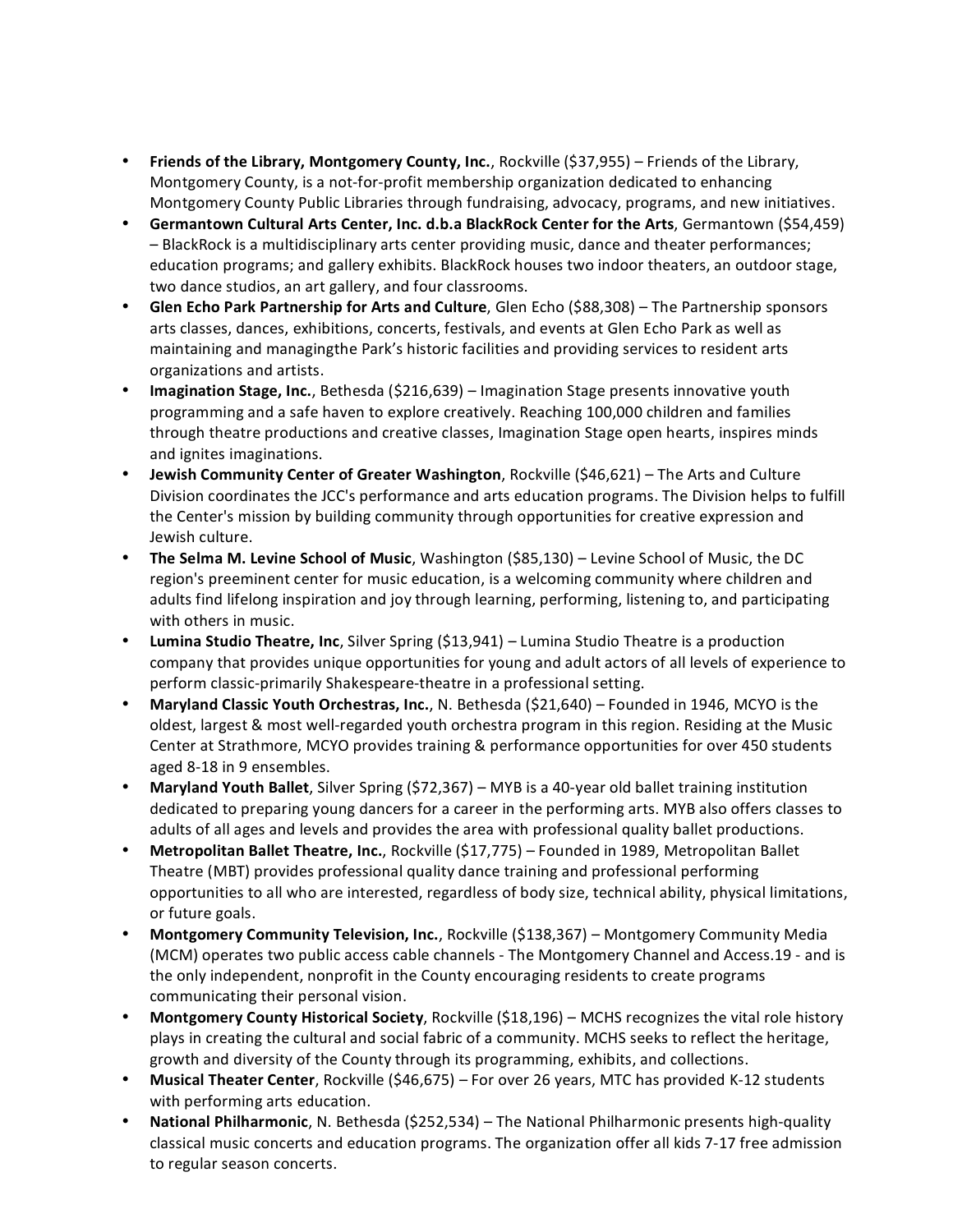- **Olney Theatre Corp**, Olney (\$206,027) Olney Theatre Center is one of the mid‐Atlantic region's premier theatre companies. Olney has been presenting high-quality theatrical performances and educational programming to audiences locally and across the U.S. for over 73 years.
- **the Puppet Co.**, Glen Echo (\$23,622) The Puppet Co. is approaching the 30th anniversary of its work creating quality puppet theater for the children and families of Montgomery County. The Puppet Co. has presented over 12,000 performances to about two million audience members.
- **Pyramid Atlantic**, Silver Spring (\$21,608) In 1981, Pyramid Atlantic was founded as a workshop/studio for paper, print and book artists. Thirty years later, Pyramid Atlantic continues to serve artists, to bring arts education to schools, and to be a hub for community engagement.
- **Robert E. Parilla Performing Arts Center ‐ Montgomery College**, Rockville (\$64,882) The Parilla Performing Arts Center presents a guest artist series and a children's Series that offer a rich assortment of performances for every age. Additionally, the Center houses approximately 100 rehearsals and performances by community arts organizations.
- **Round House Theatre, Inc.**, Bethesda (\$131,531) Round House Theatre is an award‐winning, critically‐acclaimed performing arts institution based in Bethesda and Silver Spring, MD. Round House was established 33 years ago, and performances and outreach now reach nearly 85,000 people per year.
- **Strathmore Hall Foundation, Inc.**, North Bethesda (\$308,381) Strathmore Hall Foundation operates two multidisciplinary art venues. The Mansion at Strathmore primarily hosts visual arts programs, while the Music Center at Strathmore hosts the 30‐plus concert series known for its diverse mix of music styles.
- **The Washington Conservatory**, Bethesda (\$48,825) Founded in 1984, The Washington Conservatory, a nationally accredited community music school in Glen Echo Park and Bethesda, offers music lessons, ensembles and classes for all ages, professional concerts, master classes, kids' shows and music camps.
- **Washington School of Photography**, Bethesda (\$21,785) Washington School of Photography provides both a career program in professional photography, and workshops for the anyone seeking to improve their skills or learn to use their cameras. Also, the school hosts gallery show openings and other events.
- **Writers Center, Inc**, Bethesda (\$38,977) The Writer's Center cultivates the creation, publication, presentation and dissemination of literary work.

### **Grants to Mid‐Size Arts and Humanities Organizations \$252,700 awarded for July 1, 2011 – June 30, 2012**

*Grants to Mid‐Size Arts and Humanities Organizations* are available to arts and humanities organizations with annual cash operating expenses above \$25,000 who are not apply for *General Operating Support Grants.* These grants support the presentation of high‐quality programs, the improvement of management skills, the purchase of equipment, or capital improvements. Organizations are eligible to receive up to \$25,000 per year in one or more grants.

For the first half of fiscal year 2012, there were 19 awards to 17 organizations as listed below:

- **Artpreneurs, Inc., dba Arts on the Block**, Wheaton (\$15,000) Grant funds will be used to support ARTpreneurs Workshop, a social enterprise initiative for creative young people from an area of Montgomery County facing some of the most severe economic challenges.
- **ArtStream, Inc.**, Silver Spring (\$7,500) Grant funds will be used to support the half‐time Director of Development.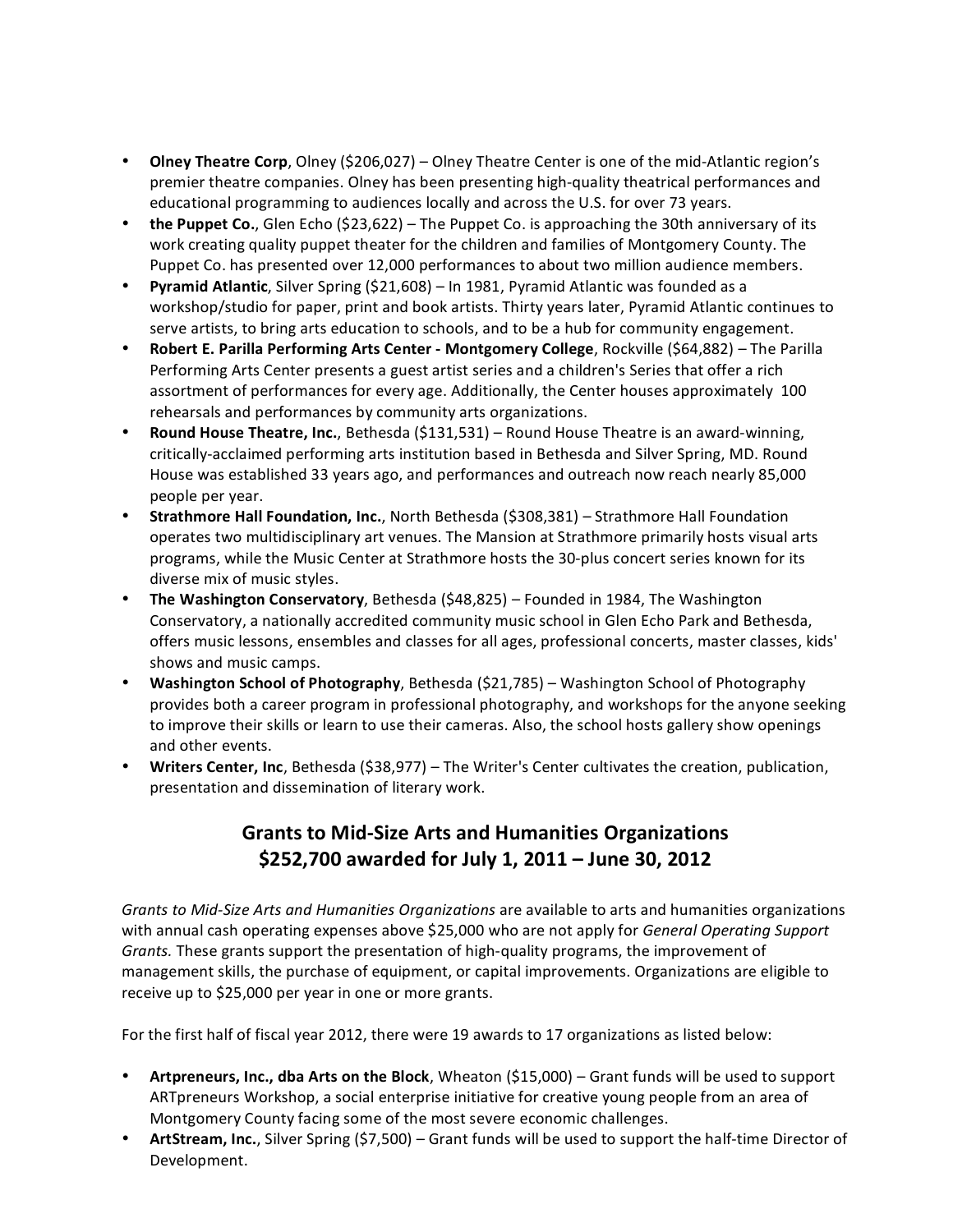- **Bel Cantanti Opera Company**, Silver Spring (\$8,000) Grant funds will be used to support the production of one opera: Rossini's "Il Barbiere di Siviglia" an opera in two acts with four performances, eight principal soloist roles and approximately eight singers in the chorus.
- **Cantate Chamber Singers**, Bethesda (\$12,000) Grant funds will be used to support a 27th season to build appreciation of the choral art by sharing with audiences the finest choral repertoire of all eras.
- **Chevy Chase Historical Society**, Chevy Chase (\$3,500) Grant funds will be used to support the creation of a series of online exhibitions using material in CCHS's collection.
- **ClancyWorks Dance Company**, Silver Spring (\$17,000) Grant funds will be used to support the development and performance of two dance concerts as part of ClancyWorks Dance Company's 10th Anniversary Performance Season.
- **Coral Cantigas, Inc**, Rockville (\$13,500) Grant funds will be used to support the 2011‐2012 concert season.
- **Damascus Theatre Company**, Gaithersburg (\$6,500) Grant funds will be used to support the musical "Oliver" at Olney Theatre Center in November 2011.
- **Docs In Progress, Inc.**, Silver Spring (\$7,500) Grant funds will be used to support Documentary Dialogues , a series of public programs presented by Docs In Progress in 2011‐2012 which connect documentary filmmakers and audiences.
- **Docs In Progress, Inc.**, Silver Spring (\$9,000) Grant funds will be used to support the purchase a variety of new equipment for use in classes and workshops.
- **Friends of the Yellow Barn Studio**, Glen Echo (\$4,500) Grant funds will be used to support the expanded position of Yellow Barn manager, first initiated last year.
- **Heritage Tourism Alliance of Montgomery County**, Germantown (\$3,750) Grant funds will be used to support the development of a new Five‐Year Plan.
- **International Conservatory of Music**, Chevy Chase (\$20,000) Grant funds will be used to support the 2011‐2012 John E. Marlow Guitar season.
- **Symphony of the Potomac, Inc.**, Glen Echo (\$6,750) Grant funds will be used to support four classical concerts at the Montgomery College Cultural Arts Center.
- **Takoma Park Folk Festival**, Takoma Park (\$5,000) Grant funds will be used to support the Takoma Park Folk Festival which showcases more than 50 individual performances on seven stages in an all‐ day, family‐friend celebration.
- **The Bach Sinfonia, Inc.**, Silver Spring (\$18,000) Grant funds will be used to support the 2011‐12 season concert series at the Montgomery College Cultural Arts Center in downtown Silver Spring.
- **Washington Musica Viva**, Takoma Park (\$7,750) Grant funds will be used to support a concert series that combines classical, contemporary and jazz-based music.
- **Washington Revels, Inc.**, Silver Spring (\$8,500) Grant funds will be used to support the hiring of a full-time Administrative Assistant and Database Manager to be responsible for handling routine office and administrative functions.
- **Washington Revels, Inc.**, Silver Spring (\$8,000) Grant funds will be used to support the purchase of sound equipment for use in the wide variety of performances The Revels present in differing venues.

For the second half of fiscal year 2012, there were awards to nine organizations as listed below:

- **Artpreneurs, Inc., dba Arts on the Block,** Wheaton (\$8,000) ‐ Grant funds will be used to support Arts on the Block's flagship out‐of‐school‐time program, Pour Your ART Out, which offers job training and visual art instruction to youth ages 14 to 21.
- **Bel Cantanti Opera Company,** Silver Spring (\$12,000) ‐ Grant funds will be used to produce and present two fully staged opera productions, first a double bill of Mozart's The Impresario and Offenbach's Monsieur Choufleuri in January 2012, and Tchaikovsky's Eugene Onegin in April/May 2012.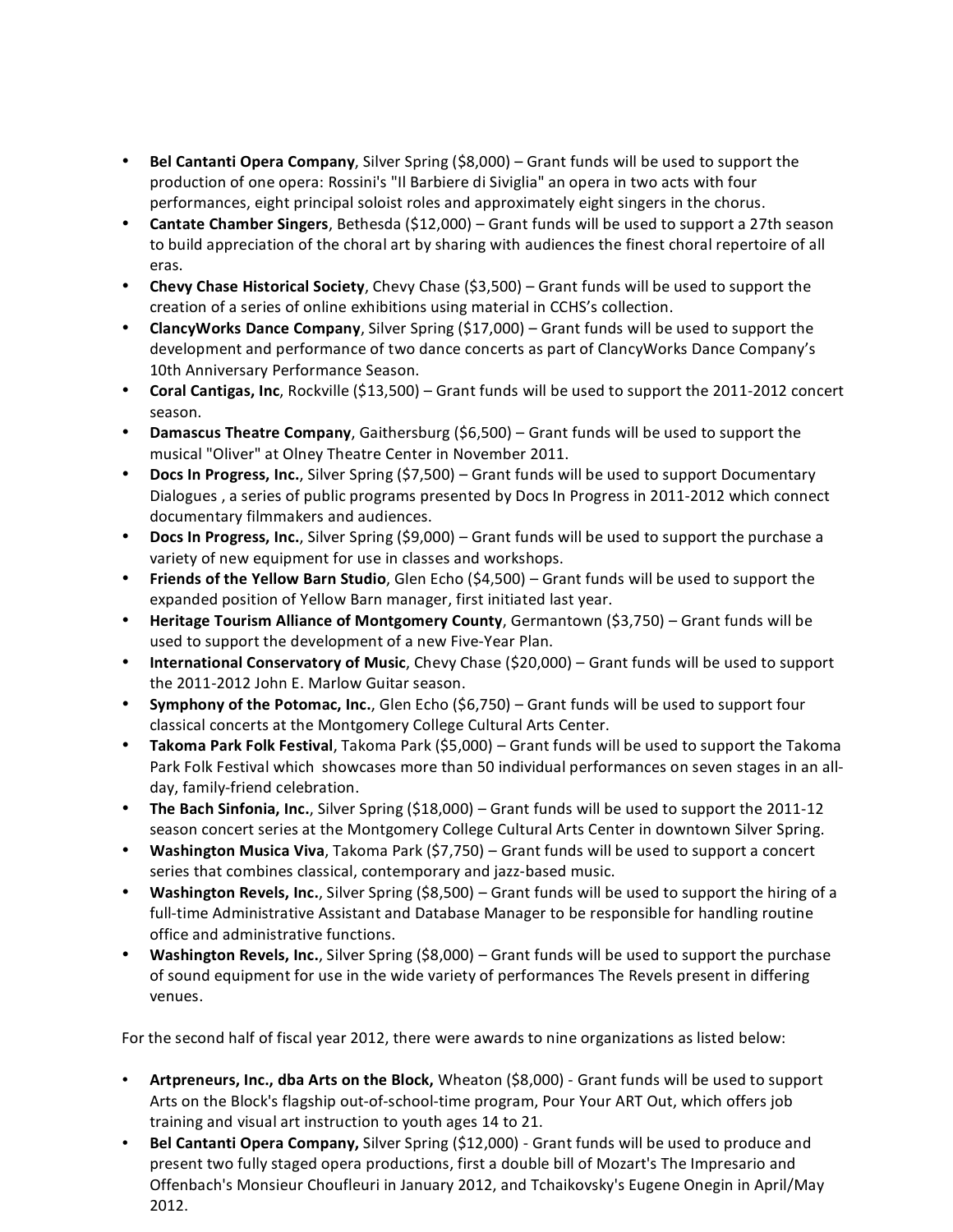- **Damascus Theatre Company,** Gaithersburg (\$3,050) ‐ Grant funds will be used to offset the costs associated with producing the musical Dirty Rotten Scoundrels at the Gaithersburg Arts Barn Theatre.
- **Gandhi Brigade Incorporated,** Silver Spring (\$11,400) ‐ Grant funds will be used to support the Fifth Youth Media Festival in Silver Spring.
- **Heritage Tourism Alliance of Montgomery County,** Germantown (\$3,500) ‐ Grant funds will be used to develop and launch a Civil War Tour of Montgomery County smart phone application (app).
- **The Bach Sinfonia, Inc.,** Silver Spring (\$5,000) ‐ Grant funds will be used to build infrastructure through a strengthened outreach and publicity plan.
- **The Jazz Academy of Music Inc.,** Silver Spring (\$19,000) ‐ Grant funds will be used to support the 2012 Mid‐Atlantic Jazz Festival.
- **Washington Revels, Inc.,** Silver Spring (\$6,500) ‐ Grant funds will be used to plan and produce Revels SunFest 2012, a multicultural performing arts festival.
- **Zemer Chai, Washington's Jewish Community Chorus,** Kensington (\$2,500) ‐ Grant funds will be used to share the rich musical heritage of the Jewish people and a message of universal respect in a choral concert celebrating the choir's 36th anniversary.

## **Grants to Small Arts and Humanities Organizations \$27,468 awarded thus far for July 1, 2011 – June 30, 2012**

*Grants to Small Arts and Humanities Organizations* are available to arts and humanities organizations with annual cash operating expenses up to \$25,000, and are intended to support the presentation of high-quality programs for the public. Organizations are eligible to receive up to \$5,000 per year.

For the first half of fiscal year 2012, there were awards to six organizations as listed below:

- **Inscape, Inc.**, Bethesda (\$3,000) Grants funds will be used for Inscape's fall concert entitled, "Vienna Redux II."
- **Musical Arts International, Inc.**, Silver Spring (\$2,400) Grants funds will be used to fund four chamber music concerts.
- **NIH Philharmonia**, Bethesda (\$4,000) Grants funds will be used to to assist with the Music Director and Conductor's stipend for the 2011‐2012 season.
- **Potomac Review**, Rockville (\$1,500) Grants funds will be used to develop and offer a half‐day writing conference for students, especially at Montgomery College, including craft lectures on fiction, nonfiction, screenwriting, poetry and publication.
- **Takoma Park JazzFest, Inc.**, Takoma Park (\$3,000) Grants funds will be used to help the Takoma Park JazzFest to pay musicians at the 2012 Fest.
- **Washington Print Foundation**, Silver Spring (\$2,068) Grants funds will be used for the continued funding of the upcoming National Small Works Exhibitions.

For the second half of fiscal year 2012, there were awards to three organizations as listed below:

- **After School Dance Fund**, Silver Spring (\$3,500) ‐ Grant funds will be used to facilitate 12 weeks of Latin dance coaching that will be showcased at the annual MCPS Latin Dance Competition.
- **Art and Remembrance, Inc.**, Bethesda (\$4,000) ‐ Grant funds will be used to hold two screenings of the documentary "Through the Eye of the Needle: The Art of Esther Nisenthal Kinitz
- **Doorway Arts Ensemble**, Bethesda (\$4,000) ‐ Grant funds will be used to present HERCULES IN RUSSIA, by award‐winning playwright Allyson Currin, a local resident. This character‐driven drama will be performed by a 6 member multi-racial ensemble of talented, professionally trained actors.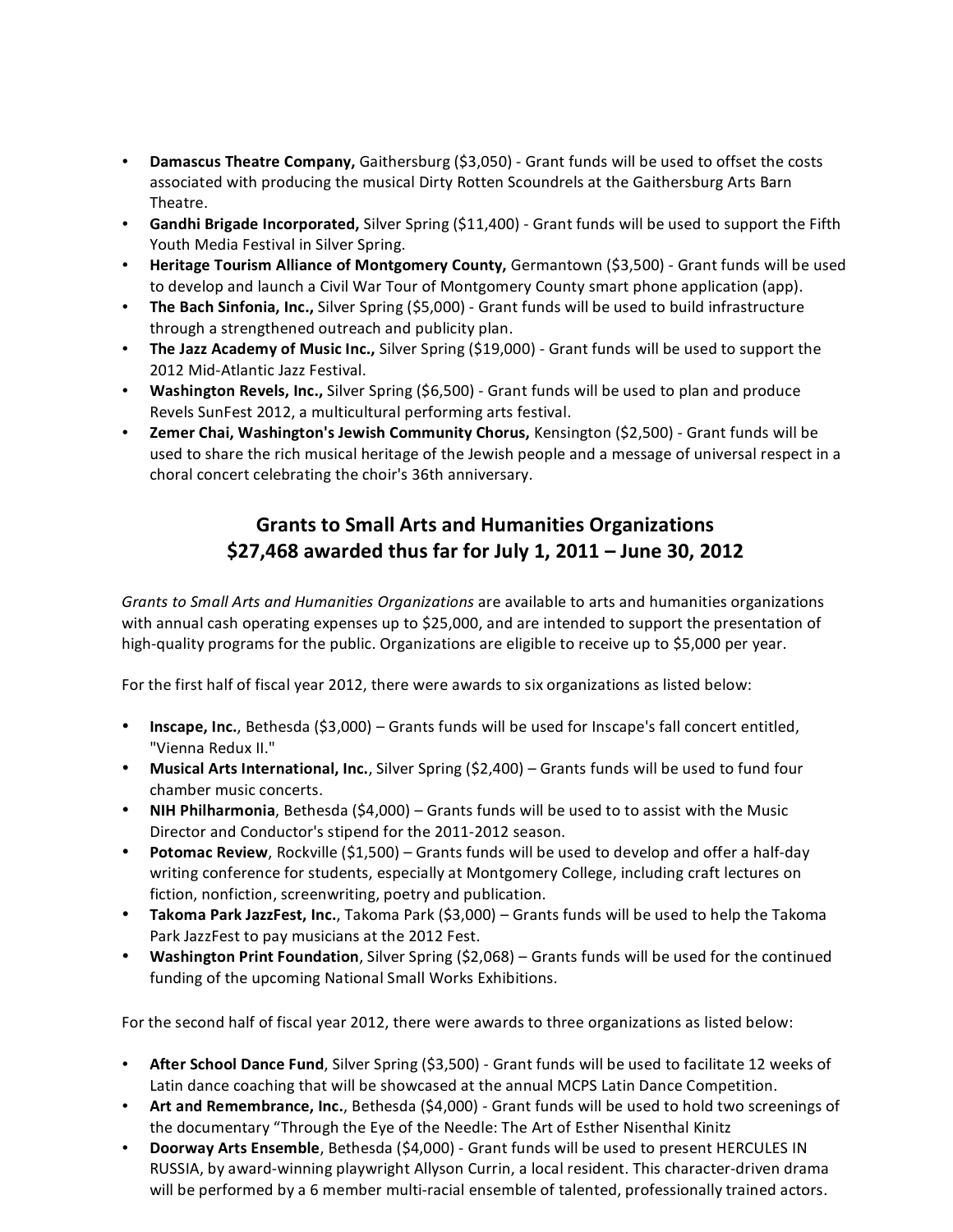### **Grants to Individual Artists and Scholars \$31,100 awarded for July 1, 2011 – June 30, 2012**

*Grants to Individual Artists and Scholars* support the work of individual artists and scholars who reside in Montgomery County. Activities funded by these grants may focus on the creation of artistic or scholarly work or the development of professional skills by an artist or scholar.

For fiscal year 2012, awards of up to \$5,000 were made to nine artists and scholars as listed below:

- **Adrienne Clancy**, Silver Spring (\$3,000) Grant funds will be used to engage in a two‐week intensive professional development program: taking MELT movement and dance workshops, attending concerts in NYC, and networking with dance experts.
- **Benjamin Abramowitz**, Rockville (\$4,000) Grants funds will be used to protect, shape and share a lifetime legacy of 80 years of artwork: 5500 works including painting, drawing and sculpture, including Federal WPA work, personal papers, and press.
- **Christopher Lornell**, Silver Spring (\$2,100) Grant funds will be used for to record interviews with members of the Montgomery County bluegrass community (musicians, record makers, promoters, etc.) to be used as the basis for CAPITAL BLUEGRASS, a book about local bluegrass, Oxford University Press, 2014.
- **Christopher Morgan**, North Bethesda (\$3,500) Grant funds will be used for develop and produce the grantee's first evening length work "Limited Visibility", as well as a new solo work blending Hawaiian and modern dance.
- **Frank Turner**, Chevy Chase (\$3,500) Grants funds will be used to continue documentation of the adult entertainment industry via intimate photos and interviews. The material will be used in a coffee table book and traveling exhibition titled, "Hit it Harder."
- **Joan Belmar**, Takoma Park (\$3,500) Grants funds will be used for creation, presentation and exhibition of art work for ONCE (Solo Show).
- **Laura Hambleton**, Chevy Chase (\$4,000) Grant funds will be used to complete a rough cut of SPEED SKATE, a 30‐minute documentary film intended for PBS.
- **Laurie Breen**, Silver Spring (\$4,000) Grants funds will be used to obtain the necessary equipment to participate in fine art festivals and cover the costs of participation, a continuation of a comprehensive marketing plan currently underway.
- **Sabrina Mandell**, Rockville (\$3,500) Grant funds will be used for the creation of an hour‐long devised theatrical work inspired by Vanitas still‐life painting, a genre that depicts objects symbolic of the inevitability of death and the transience of earthly things, and exhorts the viewer to consider spiritual life.

### **Arts Integration Residency Grants \$31,184 awarded for September 1, 2011 – June 30, 2012**

*Arts Integration Residency Grants* support individual teaching artists trained in curriculum‐based arts integration techniques who collaborate with a classroom teacher to develop an arts-integrated program for students during the school day. The program must serve underserved students during the school day in a public or non‐public elementary, middle or high school located in Montgomery County.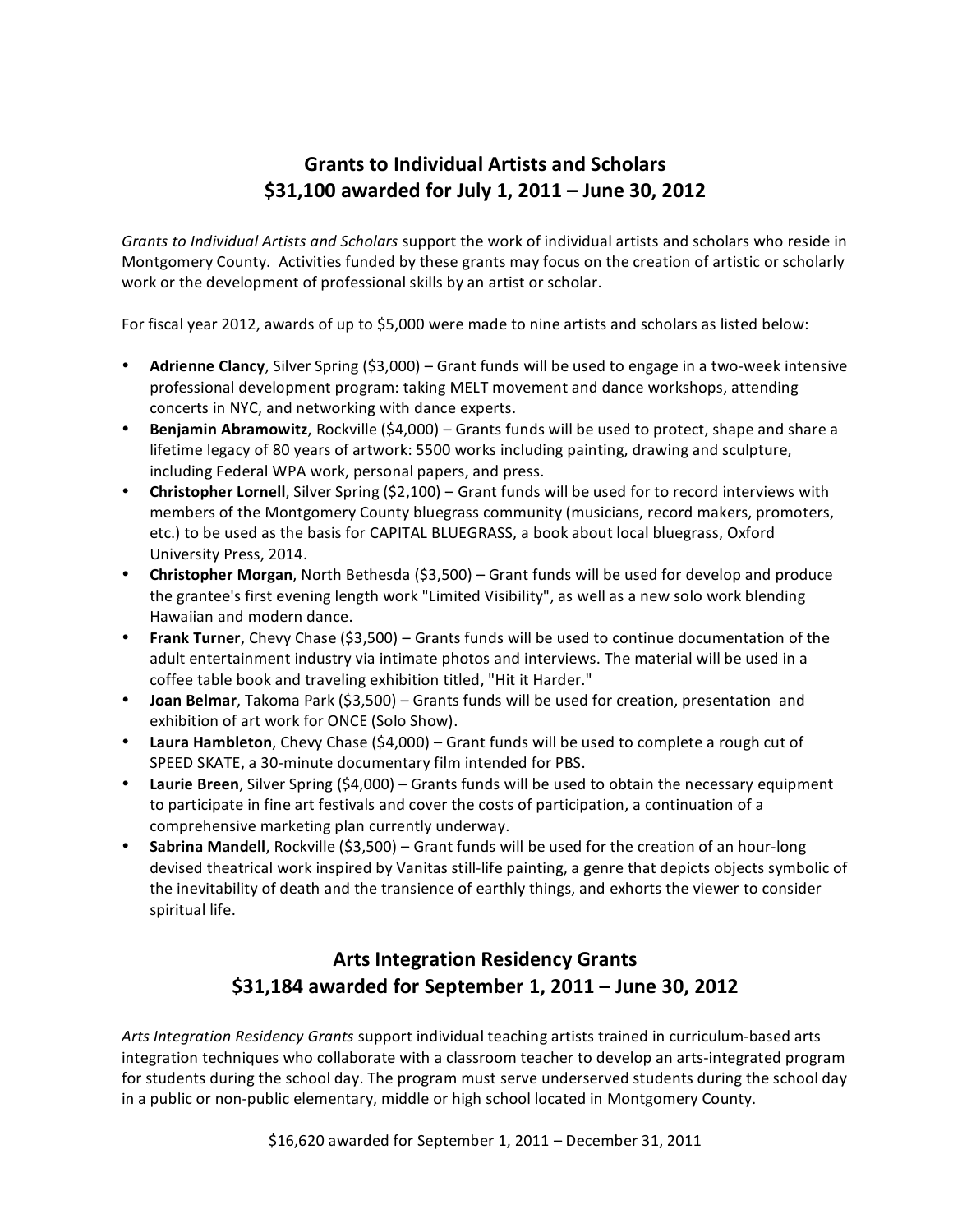- **Adrienne Clancy** (\$2,800) Grant funds will be used to work with students from **JLG Regional Institute for Children and Adolescents (RICA)** to produce the Out of This World Residency combining Earth and Space Science together with Dance.
- **Adrienne Clancy** (\$2,800) Grant funds will be used to work with students from **Washington Grove Elementary School** to produce the Out of This World Residency combining Earth and Space Science together with Dance.
- **Ali Oliver** (\$2,640) Grant funds will be used to work with students from **Sargent Shriver Elementary School** to conduct a literature‐based creative drama residency with 4th and 5th graders.
- **Joanne Miller** (\$1,900) Grant funds will be used in leading students from **Watkins Mill High School** on a photographic exploration of land use in their community.
- **Joanne Miller** (\$3,000) Grant funds will be used to work with students from **Rolling Terrace Elementary School** in leading a photographic journey integrating art, science and technology.
- **Lenore Blank Kelner** (\$1,480) Grant funds will be used to work with students from **Arcola Elementary School** to lead a creative drama residency which uses creative drama strategies to promote reading comprehension and oral language skills among students.
- **Suzanne Fierston** (\$2,000) Grant funds will be used to work with students from **Silver Spring International Middle School** in the Identity Project which will instruct 162 7th grade students in the graphic design of a computer‐based poster on family history and personal identity.

\$14,564 awarded for January 1, 2012 – June 30, 2012

- **Adrienne Clancy** (\$2,967) ‐ Grant funds will be used to work with students from **Twinbrook Elementary School** to produce an Earth and Space Dance Residency combining Earth and Space Science together with dance.
- **Adrienne Clancy** (\$2,996) ‐ Grant funds will be used to work with students from **Wheaton Woods Elementary School** to produce an Earth and Space Dance Residency combining Earth and Space Science together with dance.
- **Ali Oliver** (\$2,860) ‐ Grant funds will be used to work with students from **Georgian Forest Elementary School** to conduct a Readers' Theatre residency as part of the Kindergarten's author study in May.
- **Carien Quiroga** (\$2,792) ‐ Grant funds will be used to work with students from **The Pathways School‐Edgewood** to integrate art, world cultures, language arts and environmental studies while producing a metal and glass mosaic mural.
- **Joanne Miller** (\$2,949) ‐ Grant funds will be used to work with students from **Gaithersburg Elementary School** to lead 4th grade students on a photographic journey integrating art, science and technology.

# **Artists and Scholars in the Community Grants \$15,856 awarded for October 1, 2011 – June 30, 2012**

*Artists and Scholars in the Community Grants* support a variety of arts and humanities programs that bring high quality artists and scholars to community‐based audiences in the County. These grants bring the arts and/or humanities to underserved populations that have fewer opportunities to participate in programs available to the general community.

Six grants of up to \$1,500 each were awarded for the first half of fiscal year 2012 as listed below:

• **Clancy Dance Works** (\$1,500) ‐ Grant funds will be used for dance education classes for at‐risk **Boys and Girls Club of Greater Washington** students.